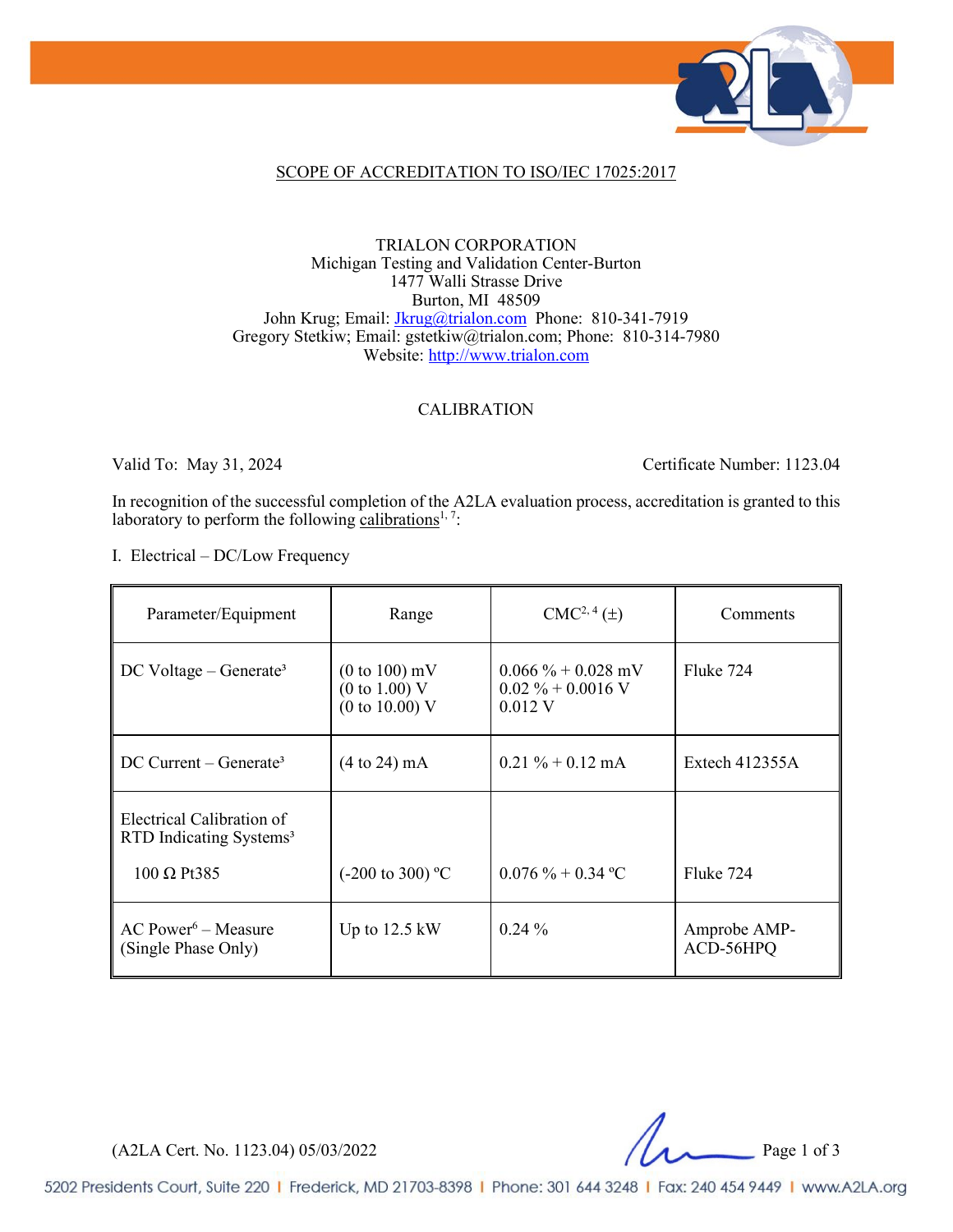| Parameter/Equipment                                                          | Range                                                       | $CMC2, 4(\pm)$                | Comments  |
|------------------------------------------------------------------------------|-------------------------------------------------------------|-------------------------------|-----------|
| Electrical Calibration of<br>Thermocouple Indicating<br>Systems <sup>3</sup> |                                                             |                               |           |
| Type J                                                                       | $(-100 \text{ to } 800)$ °C                                 | $0.014\% + 0.85\degree C$     | Fluke 724 |
| Type K                                                                       | $(-100 \text{ to } 400)$ °C                                 | $0.014\% + 0.92\degree C$     |           |
| Type T                                                                       | $(-80 \text{ to } 0) \text{ °C}$<br>(0 to 300) $\text{ °C}$ | 0.87 °C<br>$0.05\% + 0.85$ °C |           |

### II. Thermodynamics

| Parameter/Equipment                         | Range                                                                                  | $CMC2, 5(\pm)$                         | Comments                                                          |
|---------------------------------------------|----------------------------------------------------------------------------------------|----------------------------------------|-------------------------------------------------------------------|
| Temperature – Measure <sup>3</sup>          | $(-40 \text{ to } 120)$ °C<br>$(10 \text{ to } 40)$ °C<br>$(-80 \text{ to } 300)$ °C   | 0.68 °C<br>0.64 °C<br>$2.3 \text{ °C}$ | Vaisala HMP3<br>Vaisala HMI<br>41/HMP46<br>Type T<br>thermocouple |
| Relative Humidity -<br>Measure <sup>3</sup> | $(20 \text{ to } 90)$ % RH<br>$(90 \text{ to } 95)$ % RH<br>$(20 \text{ to } 80)$ % RH | 2.3 % RH<br>3.1 % RH<br>3.5 % RH       | Vaisala HMP9<br>Vaisala HMI<br>41/HMP46                           |

<sup>1</sup> This laboratory offers commercial calibration service and field calibration service.

<sup>2</sup> Calibration and Measurement Capability (CMC) is the smallest uncertainty of measurement that a laboratory can achieve within its scope of accreditation when performing more or less routine calibrations of nearly ideal measurement standards or nearly ideal measuring equipment. Calibration and Measurement Capabilities represent expanded uncertainties expressed at approximately the 95 % level of confidence, usually using a coverage factor of  $k = 2$ . The actual measurement uncertainty of a specific calibration performed by the laboratory may be greater than the CMC due to the behavior of the customer's device and to influences from the circumstances of the specific calibration.

 $(A2LA$  Cert. No. 1123.04) 05/03/2022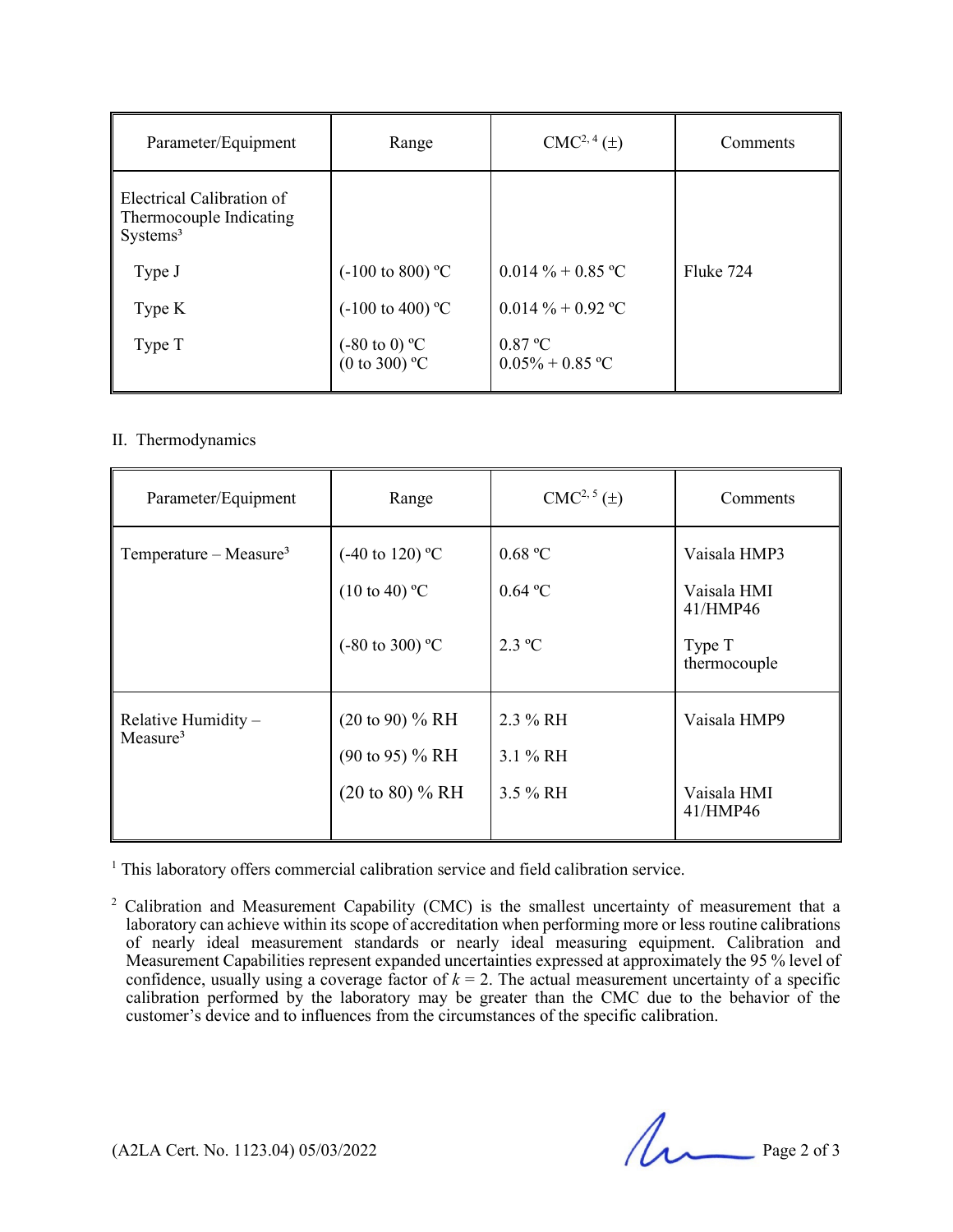- $3$  Field calibration service is available for this calibration. Please note the actual measurement uncertainties achievable on a customer's site can normally be expected to be larger than the CMC found on the A2LA Scope. Allowance must be made for aspects such as the environment at the place of calibration and for other possible adverse effects such as those caused by transportation of the calibration equipment. The usual allowance for the actual uncertainty introduced by the item being calibrated, (e.g. resolution) must also be considered and this, on its own, could result in the actual measurement uncertainty achievable on a customer's site being larger than the CMC.
- <sup>4</sup> The stated measured values are determined using the indicated instrument (see Comments). This capability is suitable for the calibration of the devices intended to measure or generate the measured value in the ranges indicated. CMCs are expressed as either a specific value that covers the full range or as a fraction/percentage of the reading plus a fixed floor specification.
- <sup>5</sup> The type of instrument or material being calibrated is defined by the parameter. This indicates the laboratory is capable of calibrating instruments that measure or generate the values in the ranges indicated for the listed measurement parameter.
- <sup>6</sup> AC power is calibrated in the artificial weathering equipment to control irradiance.

<sup>7</sup> This scope meets A2LA's *P112 Flexible Scope Policy*.

 $(A2LA$  Cert. No. 1123.04) 05/03/2022